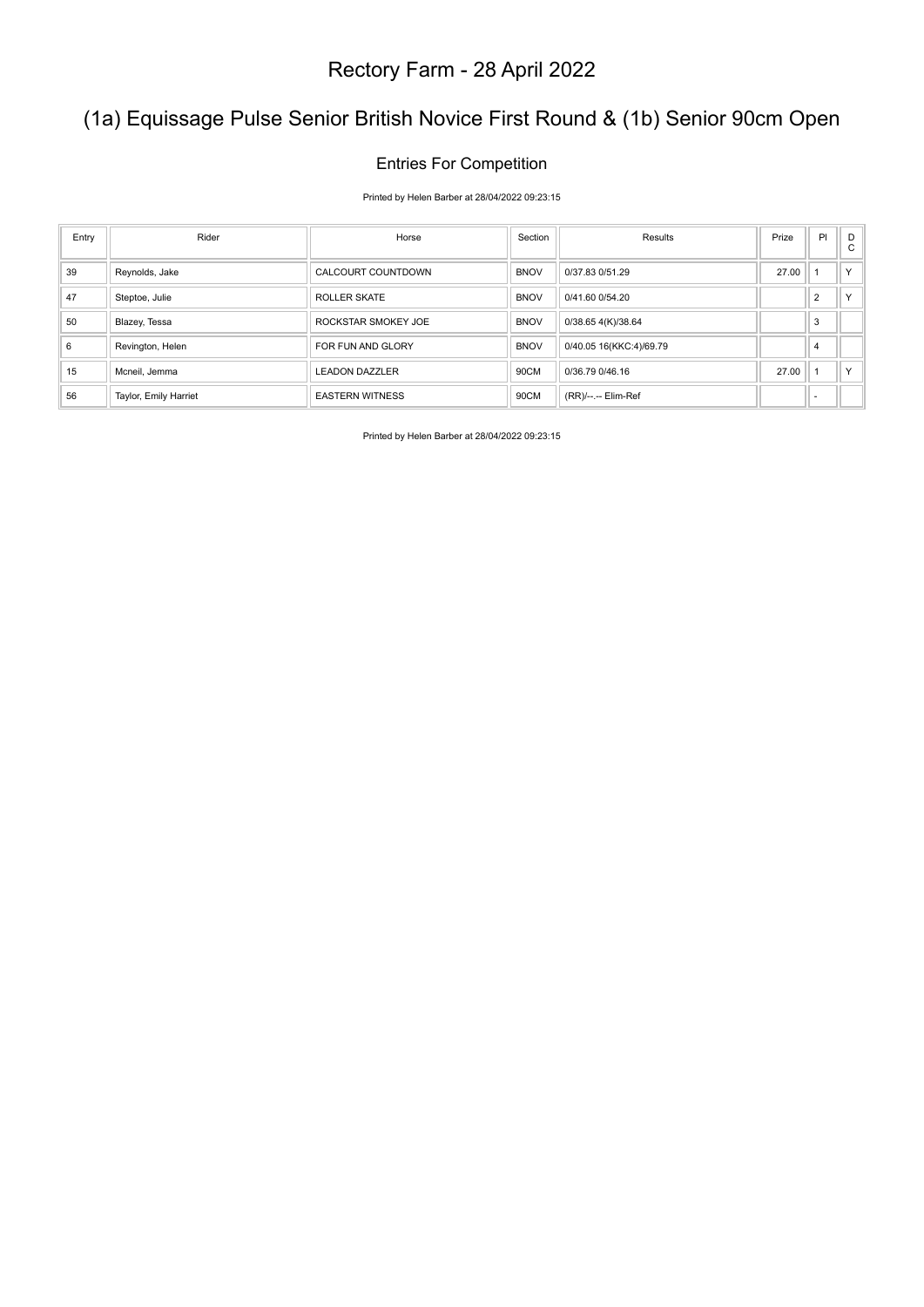### (2a) Nupafeed Supplements Senior Discovery - First Round & (2b) Senior 1.00m Open

#### Entries For Competition

Printed by Helen Barber at 28/04/2022 10:23:07

| Entry | Rider                    | Horse                    | Section | Results                   | Prize | PI             | D<br>$\mathsf{C}$ |
|-------|--------------------------|--------------------------|---------|---------------------------|-------|----------------|-------------------|
| 32    | Austin, Sophie Ellen     | MEA CULPA 11             | D       | 0/39.72 0/50.44           | 32.00 | $\mathbf{1}$   | Y                 |
| 34    | Jackson, Hannah          | MANS VAN DE SENT         | D       | 0/41.23 0/52.05           | 25.00 | $\overline{2}$ | Y                 |
| 20    | Mason, Rebecca           | <b>BILLY COTTESMORE</b>  | D       | 0/40.15 0/54.35           | 22.00 | 3              | Y                 |
| 58    | Bowman, Johnathan Mathew | <b>MILESTONE MAX</b>     | D       | 0/41.99 0/61.40           |       | 4              | Y                 |
| 15    | Mcneil, Jemma            | <b>LEADON DAZZLER</b>    | D       | 0/35.15 4(K)/47.92        |       | 5              |                   |
| 48    | Wadland, Lucinda         | RAMIRO'S FOOT PRINT      | D       | 0/39.46 4(K)/52.22        |       | 6              |                   |
| 63    | Bryson, Zoe Victoria     | <b>HERMES HIGH FLYER</b> | D       | 0/38.19 4(K)/53.62        |       | $\overline{7}$ |                   |
| 39    | Reynolds, Jake           | CALCOURT COUNTDOWN       | D       | 0/39.17 4(K)/55.11        |       | 8              |                   |
| 50    | Blazey, Tessa            | ROCKSTAR SMOKEY JOE      | D       | 0/37.86 4(K)/55.28        |       | 9              |                   |
| 47    | Steptoe, Julie           | <b>ROLLER SKATE</b>      | D       | 4(K)/38.09 0/59.19        |       | 10             |                   |
| 42    | Vanden Berg, Sam         | SARATOGA SAPHIRE MOON    | D       | 0/40.04 8(KK)/55.68       |       | 11             |                   |
| 6     | Revington, Helen         | FOR FUN AND GLORY        | D       | 0/36.18 8(KK)/56.18       |       | 12             |                   |
| 51    | Cranham, Lauren          | <b>IMPERIUS ROYALE</b>   | D       | 4(K)/44.44 14(KK:6)/71.57 |       | 13             |                   |
| 43    | Vanden Berg, Sam         | AOC GREY DAWN            | D       | 0/41.13 19(RK:11)/76.97   |       | 14             |                   |
| 31    | Austin, Andy             | <b>COLDPLAY III</b>      | 1.00M   | 0/43.38 4(K)/61.58        | 32.00 | $\mathbf{1}$   |                   |
| 55    | <b>Charlotte Stuart</b>  | <b>CHOPARD</b>           | 1.00M   | 0/37.61 0/59.57 Tkt       |       | ä,             |                   |
| 79    | Gloag, Imogen            | <b>MONTY</b>             | 1.00M   | 0/38.42 0/56.38 Tkt       |       | ٠              |                   |

Printed by Helen Barber at 28/04/2022 10:23:07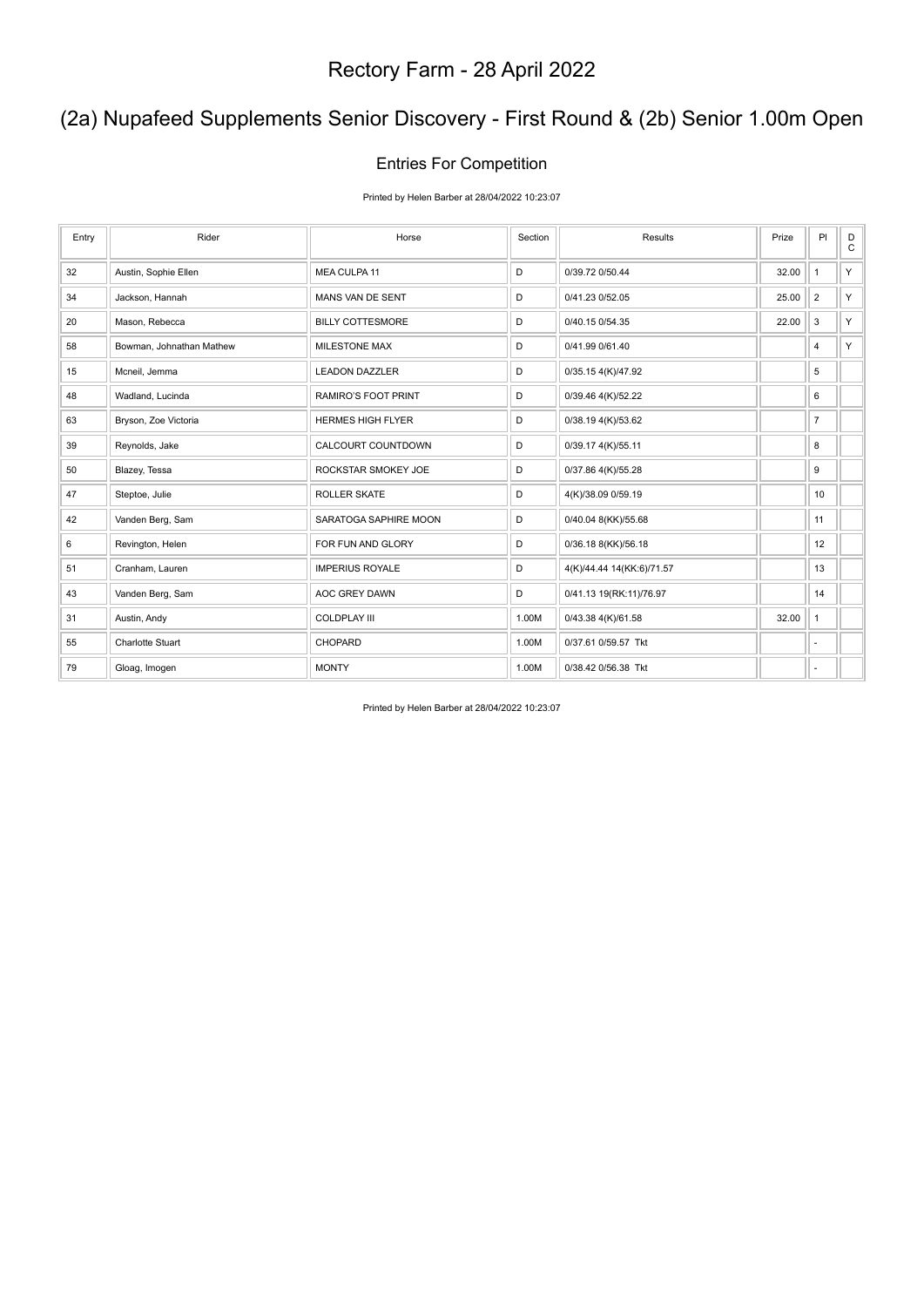# 3 Senior 1.05m Open

### Entries For Competition

Printed by Helen Barber at 28/04/2022 11:34:48

| Entry          | Rider                    | Horse                       | Results                 | Prize | PI                       | $_{\rm C}^{\rm D}$ |
|----------------|--------------------------|-----------------------------|-------------------------|-------|--------------------------|--------------------|
| 35             | Chirnside, Ellie Bliss   | PEPPERCORN                  | 0/43.00 0/41.77         | 32.00 | $\mathbf{1}$             | Y.                 |
| 21             | Hodson, Debby            | <b>IRIS-MERE</b>            | 0/47.85 0/42.43         | 25.00 | $\overline{2}$           | Y.                 |
| $\overline{2}$ | Henry, Lucy Victoria     | <b>HEAVENS PEARL</b>        | 0/43.60 0/42.57         | 22.00 | 3                        | Y.                 |
| 34             | Jackson, Hannah          | MANS VAN DE SENT            | 0/50.58 0/46.34         | 20.00 | $\overline{\mathbf{4}}$  | Y.                 |
| 43             | Vanden Berg, Sam         | AOC GREY DAWN               | 0/46.38 0/46.70         |       | 5                        | Y.                 |
| 48             | Wadland, Lucinda         | RAMIRO'S FOOT PRINT         | 0/47.13 0/47.81         |       | 6                        | Y.                 |
| 69             | Bowman, Johnathan Mathew | DUVAL VAN DE KOYENBORRE Z   | 0/51.90 0/47.96         |       | $\overline{\mathcal{I}}$ | Y.                 |
| 63             | Bryson, Zoe Victoria     | <b>HERMES HIGH FLYER</b>    | 0/50.53 0/48.16         |       | 8                        | Y.                 |
| 31             | Austin, Andy             | <b>COLDPLAY III</b>         | 0/51.75 0/52.79         |       | 9                        | Y.                 |
| 71             | Bowman, Anne Rachael     | POPSTAR IV                  | 0/48.87 4(K)/43.31      |       | 10                       |                    |
| 36             | Chirnside, Ellie Bliss   | <b>LOUISIANER</b>           | 0/48.72 4(K)/44.42      |       | 11                       |                    |
| 52             | Cranham, Lauren          | DO CHARA                    | 0/47.68 4(K)/47.63      |       | 12                       |                    |
| 42             | Vanden Berg, Sam         | SARATOGA SAPHIRE MOON       | 0/51.00 8(KK)/50.35     |       | 13                       |                    |
| 37             | Jocelyn, Daniel          | <b>GREANNANSTOWN ATOMIC</b> | 0/49.38 17(KCK:5)/64.28 |       | 14                       |                    |
| 25             | Noor Slaoui              | <b>SUMMER</b>               | 0/52.16 0/51.09 Tkt     |       | $\overline{\phantom{a}}$ |                    |
| 24             | Dan Jocelyn              | <b>VIGO</b>                 | 8(KK)/48.61 0/50.28 Tkt |       | ä,                       |                    |
| 80             | Gloag, Imogen            | <b>MONTY</b>                | 0/47.36 0/47.76 Tkt     |       | $\overline{a}$           |                    |
| 53             | Marchisio, Ludovica      | QUANDO I                    | 0/52.70 0/54.21 Tkt     |       | ä,                       |                    |
| 55             | <b>Charlotte Stuart</b>  | CHOPARD                     | 0/49.99 0/55.79 Tkt     |       | $\overline{\phantom{a}}$ |                    |
| 27             | Noor Slaoui              | <b>LOLA</b>                 | 0/49.39 0/50.05 Tkt     |       | ٠                        |                    |

Printed by Helen Barber at 28/04/2022 11:34:48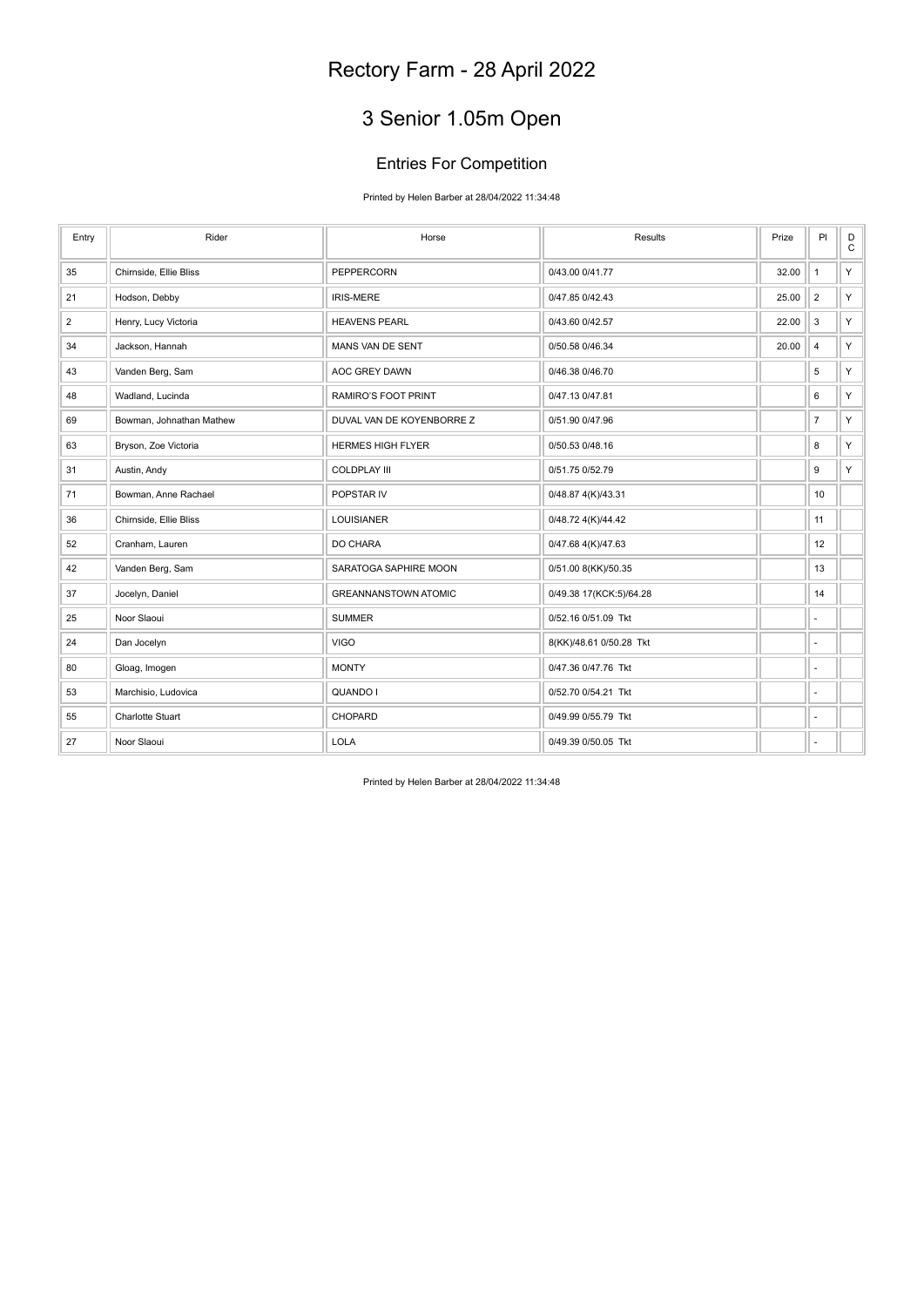### (4a) Senior Newcomers - First Round & (4b) Senior 1.10m Open

#### Entries For Competition

Printed by Helen Barber at 28/04/2022 12:51:01

| Entry          | Rider                          | Horse                       | Section | Results                    | Prize | PI                       | D<br>$\mathtt{C}$ |
|----------------|--------------------------------|-----------------------------|---------|----------------------------|-------|--------------------------|-------------------|
| 81             | Reynolds, Jake                 | DREWMAIN DARK STAR          | 1.10M   | 0/44.66 0/36.36            | 42.00 | $\mathbf{1}$             | Y.                |
| 44             | Berkeley, Daisy                | <b>NPS DEVON</b>            | N       | 0/48.11 0/39.06            | 32.00 | $\overline{2}$           | Y.                |
| 37             | Jocelyn, Daniel                | <b>GREANNANSTOWN ATOMIC</b> | Ν       | 0/50.16 0/48.41            | 22.00 | 3                        | Y.                |
| 40             | Reynolds, Jake                 | <b>CALCOURT SUPERSONIC</b>  | N       | 0/51.57 0/53.66            | 22.00 | 4                        | Y.                |
| 49             | Wade, Lola                     | PANAMA LANCER               | N       | 0/51.21 0/56.12            |       | 5                        | Y.                |
| $\overline{2}$ | Henry, Lucy Victoria           | <b>HEAVENS PEARL</b>        | N       | 0/43.92 4(K)/48.75         |       | 6                        |                   |
| 21             | Hodson, Debby                  | <b>IRIS-MERE</b>            | N       | 0/47.99 4(K)/55.71         |       | $\overline{7}$           |                   |
| 36             | Chirnside, Ellie Bliss         | <b>LOUISIANER</b>           | Ν       | 0/48.58 8(KK)/54.05        |       | 8                        |                   |
| 60             | Thomas, Fern Elizabeth Fortune | SPRINGFERN GRAND DESIGN     | N       | 4(K)/54.84 4(K)/62.11      |       | 9                        |                   |
| 52             | Cranham, Lauren                | DO CHARA                    | Ν       | 4(K)/50.39 8(KK)/53.84     |       | 10                       |                   |
| 35             | Chirnside, Ellie Bliss         | PEPPERCORN                  | 1.10M   | 4(K)/46.34 8(KK)/56.85     |       | 11                       |                   |
| 70             | Bowman, Anne Rachael           | <b>DIAVOLA DES FORETS</b>   | 1.10M   | 0/47.79 (KKT)/--.-- Ret.   |       | ٠                        |                   |
| 27             | Noor Slaoui                    | <b>LOLA</b>                 | Ν       | 0/53.48 4(K)/59.25 Tkt     |       | ٠                        |                   |
| 77             | Gloag, Imogen                  | <b>BANG</b>                 | N       | 4(K)/46.23 8(KK)/53.44 Tkt |       | $\sim$                   |                   |
| 24             | Dan Jocelyn                    | <b>VIGO</b>                 | Ν       | 0/51.07 4(K)/57.15 Tkt     |       | ٠                        |                   |
| 26             | Noor Slaoui                    | HORSE <sub>1</sub>          | N       | 0/51.33 4(K)/62.93 Tkt     |       | $\sim$                   |                   |
| 33             | Watson, Ibble [Isabella]       | <b>HOO'S HEATHCLIFF</b>     | Ν       | 0/51.49 0/55.28 Tkt        |       | ÷,                       |                   |
| 78             | Gloag, Imogen                  | <b>UNREG</b>                | Ν       | 4(K)/46.70 0/54.66 Tkt     |       | $\overline{\phantom{a}}$ |                   |
| 28             | Noor Slaoui                    | CASA                        | Ν       | 4(K)/53.88 0/59.36 Tkt     |       | ٠                        |                   |

Printed by Helen Barber at 28/04/2022 12:51:01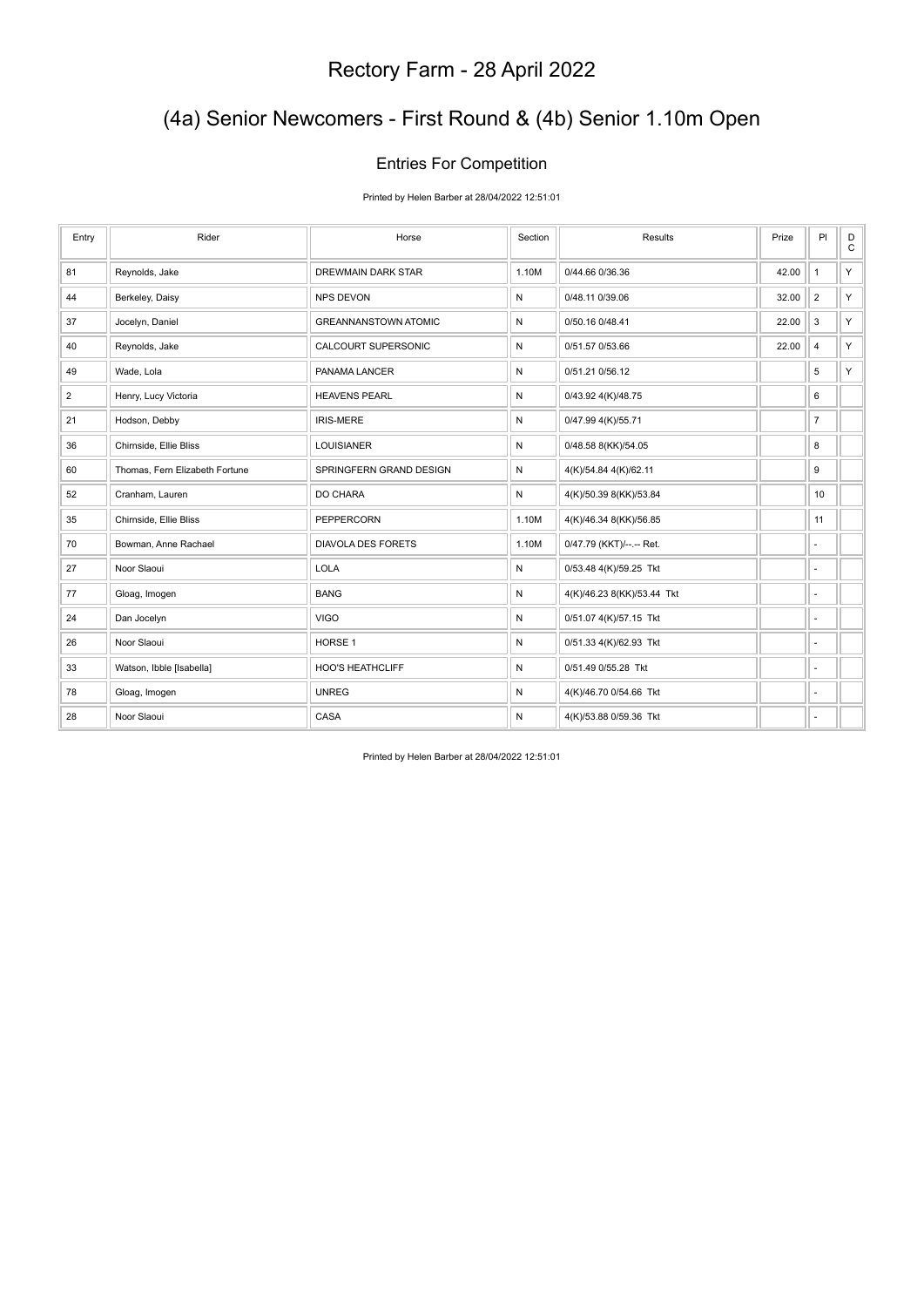### (5a) National 1.15m Members Cup Qualifier & (5b) Senior 1.15m Open (inc. the National 1.15m Members Cup Qualifier)

#### Entries For Competition

Printed by Helen Barber at 28/04/2022 13:42:05

| Entry          | Rider                          | Horse                    | Section | Results                   | Prize | PI                       | D<br>C |
|----------------|--------------------------------|--------------------------|---------|---------------------------|-------|--------------------------|--------|
| 44             | Berkeley, Daisy                | <b>NPS DEVON</b>         | BM1.15  | 0/47.46 0/38.83           | 52.00 | $\mathbf{1}$             | Y      |
| $\overline{7}$ | Cresswell, Saffron             | <b>FAIRLIGHT CATWALK</b> | BM1.15  | 0/47.69 0/47.30           | 37.00 | $\overline{2}$           | Y      |
| 68             | Bowman, Johnathan Mathew       | <b>BOWLAND FELMENCO</b>  | BM1.15  | 0/51.37 0/48.36           | 27.00 | 3                        | Y      |
| 49             | Wade, Lola                     | PANAMA LANCER            | BM1.15  | 0/49.65 0/54.40           |       | 4                        | Y      |
| 30             | Garlick, Ella                  | NICOLINE HC              | BM1.15  | 0/48.52 4(K)/49.31        |       | 5                        |        |
| 29             | Garlick, Ella                  | <b>ILLINOIS III</b>      | BM1.15  | 4(K)/49.38 0/52.85        |       | 6                        |        |
| 19             | Horton, Hannah                 | <b>ITS LUSH</b>          | BM1.15  | 4(K)/48.00 0/56.93        |       | $\overline{7}$           |        |
| 60             | Thomas, Fern Elizabeth Fortune | SPRINGFERN GRAND DESIGN  | BM1.15  | 0/54.87 13(KKK:1)/62.37   |       | 8                        |        |
| 78             | Gloag, Imogen                  | HORSE <sub>2</sub>       | BM1.15  | 4(K)/47.90 4(K)/55.77 Tkt |       | ٠                        |        |
| 65             | Hilton, Ricky                  | CAPTAIN COOLEY           | BM1.15  | 0/49.31 3(3)/64.63 Tkt    |       | ٠                        |        |
| 45             | Berkeley, Daisy                | HORSE 3                  | BM1.15  | 0/47.01 0/51.65 Tkt       |       | ٠                        |        |
| 66             | Hilton, Ricky                  | <b>BANKSY</b>            | BM1.15  | 0/49.55 0/57.94 Tkt       |       | $\overline{\phantom{a}}$ |        |
| 9              | Cresswell, Saffron             | <b>VIVENDI HERO</b>      | BM1.15  | 0/49.69 0/50.53 Tkt       |       | $\overline{\phantom{a}}$ |        |

Printed by Helen Barber at 28/04/2022 13:42:05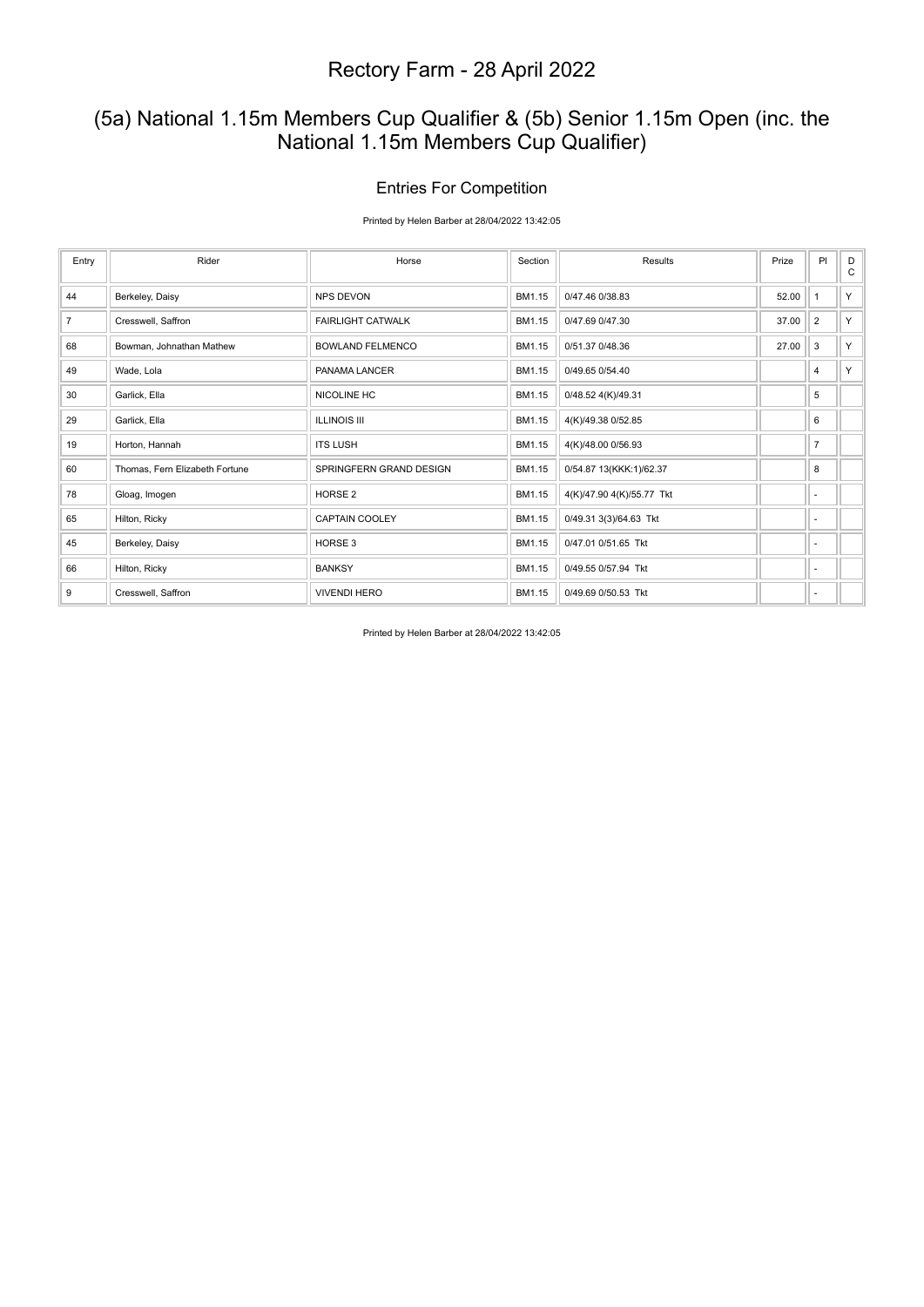### (6a) Equitop GLME Senior Foxhunter First Round & (6b) Senior 1.20m Open

#### Entries For Competition

Printed by Helen Barber at 28/04/2022 15:06:38

| Entry | Rider                     | Horse                        | Section     | Results                   | Prize | PI                      | $\mathsf D$<br>$\mathbf C$ |
|-------|---------------------------|------------------------------|-------------|---------------------------|-------|-------------------------|----------------------------|
| 67    | Bowman, Johnathan Mathew  | <b>EMOTION DE L'EXTASE</b>   | F           | 0/45.94 0/49.15           | 52.00 | $\mathbf{1}$            | Υ                          |
| 16    | Mackenzie Smith, Tallulah | <b>KARAIBES</b>              | 1.20M       | 0/43.73 0/56.94           | 37.00 | $\overline{2}$          | Υ                          |
| 11    | Cresswell, Saffron        | FUNNY GUY II                 | F           | 0/46.14 0/57.64           | 27.00 | $\mathsf 3$             | Υ                          |
| 19    | Horton, Hannah            | <b>ITS LUSH</b>              | F           | 0/48.36 0/57.66           | 22.00 | $\overline{\mathbf{4}}$ | Υ                          |
| 62    | Whewall, Alexander        | WISBEACH CEVIN Z PRIDE       | F           | 0/46.53 0/58.68           | 22.00 | $\,$ 5 $\,$             | Y                          |
| 18    | Mackenzie Smith, Tallulah | QUIDDE DU BUISSON Z          | 1.20M       | 0/50.43 0/58.80           |       | 6                       | Υ                          |
| 13    | Bowman, Johnathan Mathew  | ARGENDA                      | 1.20M       | 0/49.03 0/58.89           |       | $\overline{7}$          | Υ                          |
| 12    | Bowman, Johnathan Mathew  | <b>ATHRILLER</b>             | F           | 0/46.65 0/59.41           |       | 8                       | Υ                          |
| 23    | Watson, Ibble [Isabella]  | CANDITO                      | F           | 0/50.91 0/60.64           |       | 9                       | Y                          |
| 41    | Reynolds, Jake            | <b>BONMAHON BLUE SHAKER</b>  | F           | 0/48.97 4(K)/49.91        |       | 10                      |                            |
| 75    | Davies, Rhys              | <b>NPS ERLEENA</b>           | 1.20M       | 4(K)/47.43 0/56.84        |       | 11                      |                            |
| 82    | Wilkes, Emma              | CASTLERICHMOND WILLIAM       | F           | 0/46.08 4(R)/62.92        |       | 12                      |                            |
| 29    | Garlick, Ella             | <b>ILLINOIS III</b>          | F           | 0/50.85 6(K:2)/65.11      |       | 13                      |                            |
| 64    | Townsend, Daisy Mae       | <b>IVY'S TOUCH OF CLASS</b>  | F           | 0/46.53 8(KK)/47.94       |       | 14                      |                            |
| 46    | Berkeley, Daisy           | <b>BALLINTESKIN COOPER S</b> | F           | 0/49.44 8(KK)/52.67       |       | 15                      |                            |
| 30    | Garlick, Ella             | NICOLINE HC                  | F           | 0/48.30 8(KK)/59.68       |       | 16                      |                            |
| 38    | Jocelyn, Daniel           | COOLEY ONE TO MANY           | F           | 4(K)/45.52 4(K)/63.48     |       | 17                      |                            |
| 8     | Cresswell, Saffron        | FAIRLIGHT CATWALK            | F           | 12(KKK)/47.33 0/62.09     |       | 18                      |                            |
| 17    | Mackenzie Smith, Tallulah | HAMILTON HEIDI III VDP       | F           | 20(R:16)/70.04 4(K)/62.59 |       | 19                      |                            |
| 10    | Cresswell, Saffron        | <b>VIVENDI HERO</b>          | $\mathsf F$ | 4(K)/43.75 3(3)/66.66 Tkt |       | ÷,                      |                            |
| 45    | Berkeley, Daisy           | H0RSE 3                      | F           | 0/48.26 0/58.70 Tkt       |       | ÷,                      |                            |
| 66    | Hilton, Ricky             | <b>BANKSY</b>                | F           | 0/47.11 1(1)/64.86 Tkt    |       | ÷,                      |                            |
| 65    | Hilton, Ricky             | CAPTAIN COOLEY               | F           | 0/51.00 7(K:3)/66.02 Tkt  |       | ä,                      |                            |
| 33    | Watson, Ibble [Isabella]  | <b>HOO'S HEATHCLIFF</b>      | F           | 4(K)/50.13 0/63.73 Tkt    |       | ä,                      |                            |

Printed by Helen Barber at 28/04/2022 15:06:38